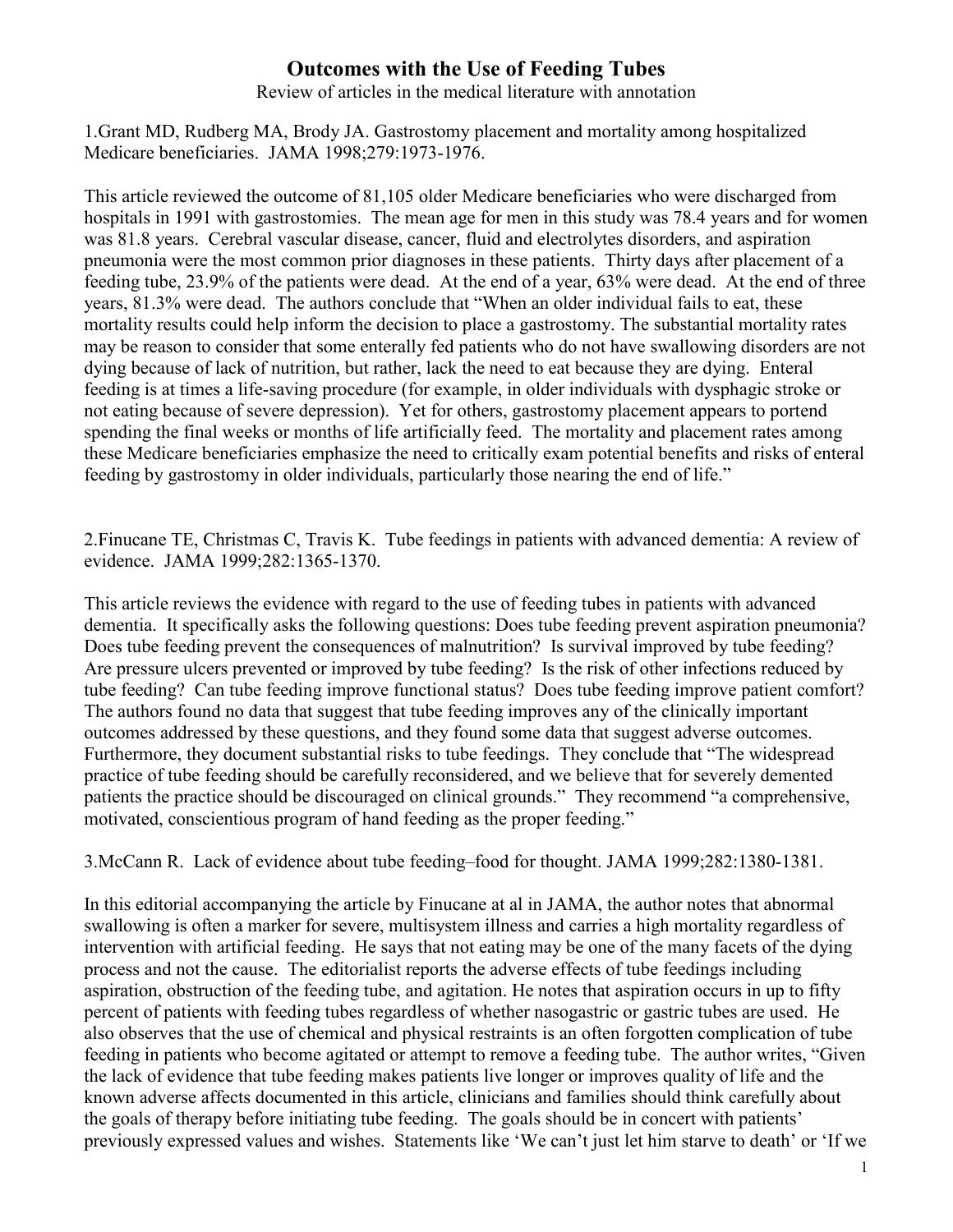don't put this tube in, she will get pneumonia' need to be put into perspective and replaced with more meaningful, thoughtful, individualized approaches to care based on the available evidence of efficacy."

4.Gillick MR. Rethinking the role of tube feeding in patients with advanced dementia. N Engl J Med. 2000;342:206-210.

In this article, the author asked similar questions to those in the Finucane at al article: Do feeding tubes work in patients with dementia? Do feeding tubes promote the comfort of patients with advanced dementia? Is withholding artificial nutrition morally wrong? She notes that in 1995 gastrostomy tubes were inserted into 121,000 elderly patients in the United States; approximately thirty percent of these patients had dementia. The author reports that it is now clear from multiple observational studies that feeding tubes do not prevent aspiration in patients with dementia. She observes that it's been remarkably difficult to demonstrate difference in longevity between patients with feeding tubes and those without tubes. She notes that data collected over the past decade suggest that gastrostomy tubes are not necessary to prevent suffering and may actually cause suffering. The author concludes the following, "Gastrostomy tubes have not been shown to prolong life, insure adequate nutrition, or prevent aspiration, and there is neither a secular nor religious ethical imperative to use them. In addition they are not necessary to prevent suffering. Since there are few if any benefits and there is considerable potential for harm, the routine use of gastrostomy tubes in patients with severe dementia is not warranted. Physicians, professional organizations, hospitals, and nursing homes should recommend to patients and their families that nutrition be provided orally, not through a feeding tube, during the final stage of dementia." She provides this caveat: "There is just enough uncertainty associated with tube feeding, just enough chance that a tube might, in some unanticipated situations, prolong life or provide comfort in patients with dementia, that family members should be able to request a feeding tube *if they believe this truly is what the patient would have wanted.* However, if family members are unable to make a decision and if there are no extenuating circumstances, the physician should assume that a person with advanced dementia would not want a gastrostomy tube."

5.Callahan CM, et al. Outcomes of Percutaneous Endoscopic Gastrostomy among Older Adults in a Community Setting. J. Amer. Geriatrics Soc. 2000;48:1048-1054.

This article presents a prospective study of 150 patients' aged 60 years and older receiving Percutaneous Endoscopic Gastostomy (PEG) feeding tube insertions by gastroenterologists practicing in a community setting. The patients had a mean age of 79 years, and 56% were women. 83% were white. The cumulative illness rating skill for these patients was quite high indicating the high degree of burden of chronic illness among the patients. The most frequent indications for the PEG were stroke (41%), neurodegenerative disorders (35%), and cancer (13%). The thirty day morality after PEG placement was 22%, and the twelve-month mortality was 50%. Seventy-two patients survived at least two months; they were assessed for functional, nutritional, and self-report status. There were essentially no improvements in the mean values on any of these parameters after two months. As the authors note, "only rarely did patients experience improvement in functional or nutritional status." The authors note that PEG tubes are frequently inserted with the goals to improve nutrition, increase patient comfort, extend life, increase strength, and help patients overcome an acute illness. They write, "Data from the current studies suggest that there are only rare patients who achieve these goals." The authors conclude, "We were unable to document clinically meaningful benefits from PEG tube feedings in the majority of these patients. Whether the PEG tube feedings slowed the rate of their decline or prolonged an imminent demise is unclear from these data. Identifying clinical characteristics of older adults likely to benefit from PEG tube feeding will require larger prospective cohort studies."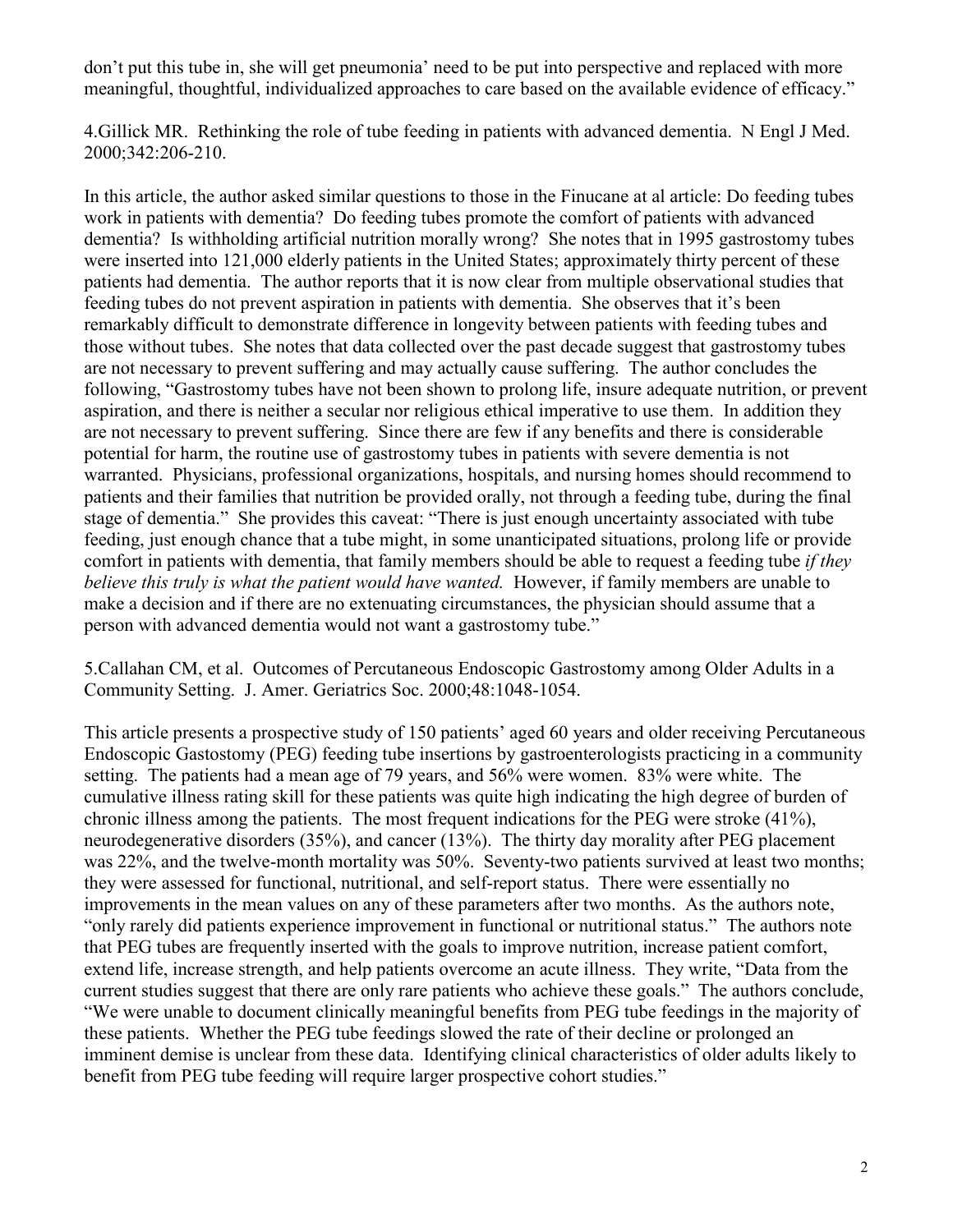6.Meier DE, Ahronheim JC, Morris J, Baskin-Lyons S, Morrison RS. High short-term mortality in hospitalized patients with advanced dementia: lack of benefit of tube feeding. Archives of Internal Medicine 2001; 161:594-599.

This study assessed long-term survival in 99 hospitalized patients with advanced dementia, the probability of feeding tube placement during the index hospitalization; and the influence of tube feeding on survival in this group. These patients had advanced dementia and were incontinent of bowel and bladder, had limited speech, and limited ability to walk and sit without assistance. The median age of the patients was 84 and 81% were female. Seventy percent resided in nursing homes prior to admission and 29% at home. At the time of admission 17% had a feeding tube in place. Sixty percent of the hospitalizations were for pneumonia or urinary tract infection. Another twelve percent of the admissions were for dehydration or a metabolic abnormality. Of the 82 patients without a feeding tube on admission, 62% had a PEG tube placed during the hospitalization. African American ethnicity (odds ratio 9.43) and residents in a nursing home (odds ratio 4.9) were significantly associated with receiving a PEG feeding tube during the hospitalization. There was no difference in median survival between those who did and did not receive a feeding tube. Those who received a feeding tube had a median survival of 195 days and those who did not receive a feeding tube had a median survival of 189 days. The authors concluded: "In a cohort of hospitalized patients with acute illness and advanced dementia, the risk of receiving a new feeding tube is high. With or without tube feeding, these patients have a 50% six-month median mortality, similar to that observed in a wide range of reports from other clinical settings." The authors also comment that hospitalization for patients with advanced dementia has not been demonstrated to improve clinical outcomes.

7.Mitchell SL, Teno JM, Roy J, Kabumoto G, Mor V. Clinical and organizational factors associated with feeding tube use among nursing home residents with advanced cognitive impairment. JAMA 2003;290:7380.

This article used two large data sets, the 1999 National Repository Resident Assessment Instrument Minimum Data Set and the On-Line Survey Certification of Automated Records (OSCAR) Data Set, to examine the use of feeding tubes in patients with a cognitive performance score of 6, which is the score for patients with very severe impairment with eating problems. Comatose residents were excluded. Overall, 34% of residents with advanced cognitive impairment had feeding tubes. The following resident characteristics predicted residents who were less likely to have a feeding tube: older age, white race, female gender, completion of advanced directives, a do not resuscitate order, and a diagnosis of stroke. The following factors identified facilities with a lower percentage of severally cognitively impaired residents with feeding tubes: not for profit status, rural area, fewer than 100 beds, presence of a special dementia care unit, and presence of a nurse practitioner or physician assistant on staff. In their discussion, the authors noted that DNR orders were associated with a lower likelihood of feeding use. The authors postulated, "….facilities with a greater overall rate of DNR orders may be more proficient at engaging surrogates in discussions that lead to decisions not use a feeding tube." The authors also noted a large variation among states and even within states with regard to the proportion of residents who were tube fed in nursing home facilities. The highest proportion of residents who were tube fed was in Washington, DC with 64%. The lowest proportion was in Maine with only 9%. West Virginia had 31% of residents with severe cognitive impairment being tube fed. To decrease the high proportion of feeding tube use in this population, the authors recommended the following: comprehensive implementation of advanced care planning; reimbursement policies that promote feeding by hand as opposed to feeding by tubes; the availability of special care units for dementia patients; and the presence of mid-level providers in nursing home facilities.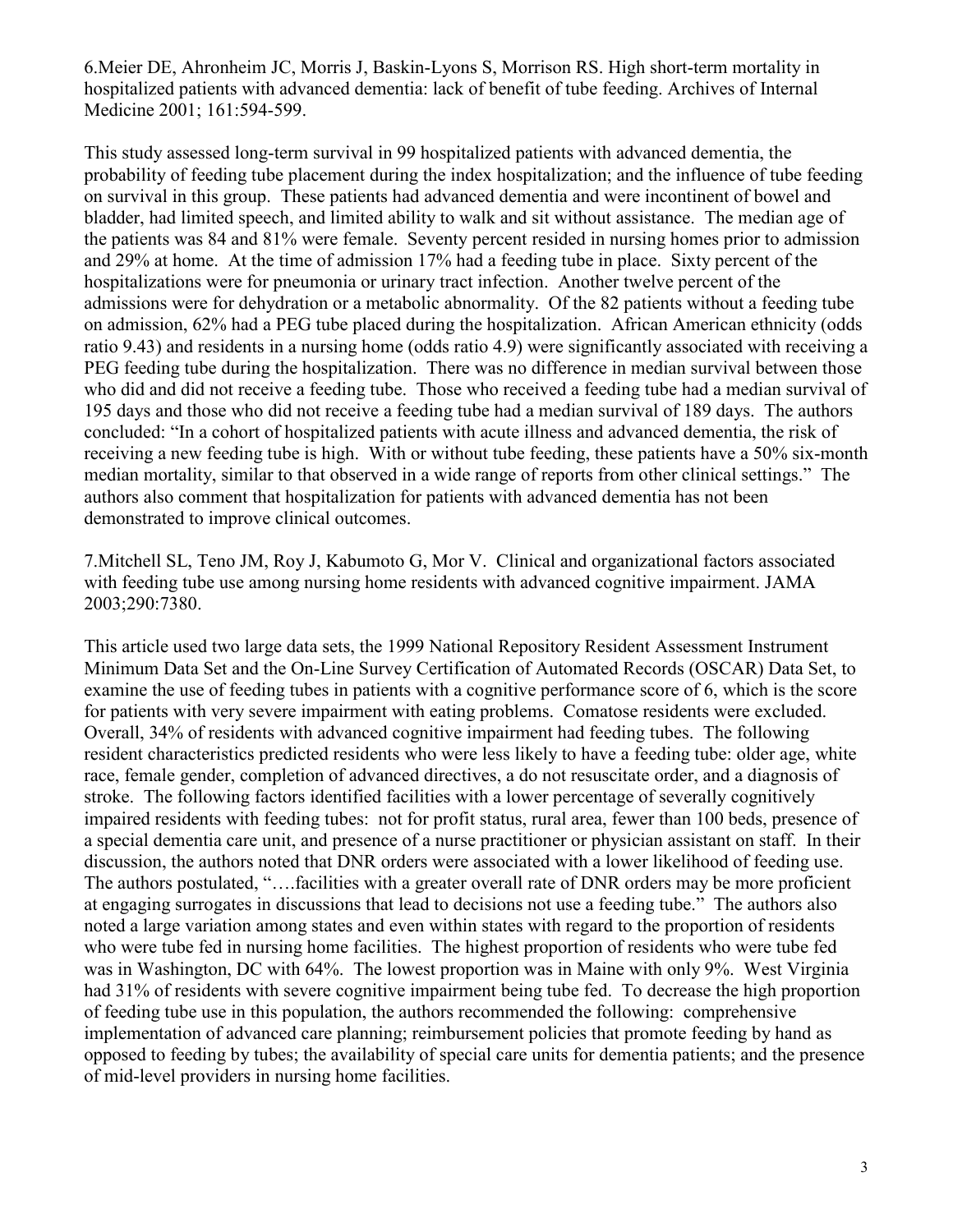8.Williams LS. Feeding Patients after Stroke: Who, When, and How. Annals of Internal Medicine 2006;144:59-60.

This article is an editorial summarizing results of the Feed Or Ordinary Diet (FOOD) Trials. The FOOD trials sought to answer three questions about feeding after stroke: 1) Does routine oral supplementation in patients with stroke and no swallowing difficulties improve clinical outcomes? 2) Does early initiation of enteral tube feeding in patients with stroke and dysphagia improve clinical outcomes more than avoiding enteral tube feeding for at least 7 days? and 3) Does percutaneous endoscopic gastrostomy (PEG) tube feeding of patients with stroke and dysphagia improve outcomes more than nasogastric (NG) tube feedings? The author reports the answer to the first question is "no." Routine oral supplementation of a normal diet in stroke survivors who can swallow is not associated with improved six-month outcomes. In the second trial, there was no statistically significant survival benefit for early feeding. A sobering fact from the second trial was that 80% of patients in the trial either were dead or were severally disabled at six months. Early tube feeding in the second trial and nasogastric tube feeding in the third trial were not associated with an increased risk for aspiration pneumonia but were associated with a 2-3 fold increase in gastrointestinal bleeding. The author concludes as a result of reviewing these trial outcomes that "PEG tubes should, therefore, be reserved for patients with previous strokes who cannot swallow safely after two-three weeks of NG feeding." The author also notes that PEG tubes are safer than long-term nasogastric feeding.

9.The Food Trial Collaboration. Effect of timing and method of enteral tube feeding for dysphagic stroke patients (FOOD): A multicentre randomized trial. LANCET 2005; 265:764-772

This study had several arms and aimed to establish how the timing and route of enteral tube feeding after stroke affected patients' outcomes in six months. In one arm of the study, 859 patients were enrolled by 83 hospitals in 15 countries into the study in which patients with dysphagic stroke received an enteral feeding tube as soon as possible versus no enteral tube for at least 7 days after the stroke. In the second arm of the study, 321 patients were enrolled by 47 hospitals in 11 countries to receive either a PEG feeding tube or a nasogastric tube within three days of dysphagic stroke. The two questions which were being asked by this study were as follows: 1) does early initiation of enteral tube feeding improve outcomes; and 2) does enteral tube feeding via PEG rather than nasogastric tube improve outcomes? Statistically significant differences in outcomes were not found in either arm of the study. There was a nonsignificant reduction in the absolute risk of death in the early feeding versus avoid feeding for 7 days trial. In the PEG versus nasogastric trial, allocation to PEG feeding was associated with a nonsignificant increase in the absolute risk of death but an increase of borderline significance in absolute risk of death or poor outcome of 7.8% ( $p=0.05$ .) In neither trial were there significant differences between groups in the frequency of recurrent strokes, neurological worsening, pneumonia, urinary infection, or venous thromboembolism. However, the rate of gastrointestinal hemorrhage was higher in the early feeding group as opposed to the group in which a feeding tube was avoided for 7 days ( $p=0.04$ ) and with nasogastric tubes rather than PEG tubes in the second arm of the study ( $p=0.005$ ). The authors concluded, "We have not shown any significant differences in outcomes between early enteral tube feeding and avoidance of it." In the discussion, the authors also noted, "The survivors in the PEG group were also more likely to be living in institutions and had lower quality of life." The practical implication of this study is that there does not need to be a rush to start tube feeding in a patient immediately after he or she suffers a dysphagic stroke. Second, feeding by nasogastric tube for the first 2-3 weeks after stroke seems to be just as satisfactory as by PEG feeding tube."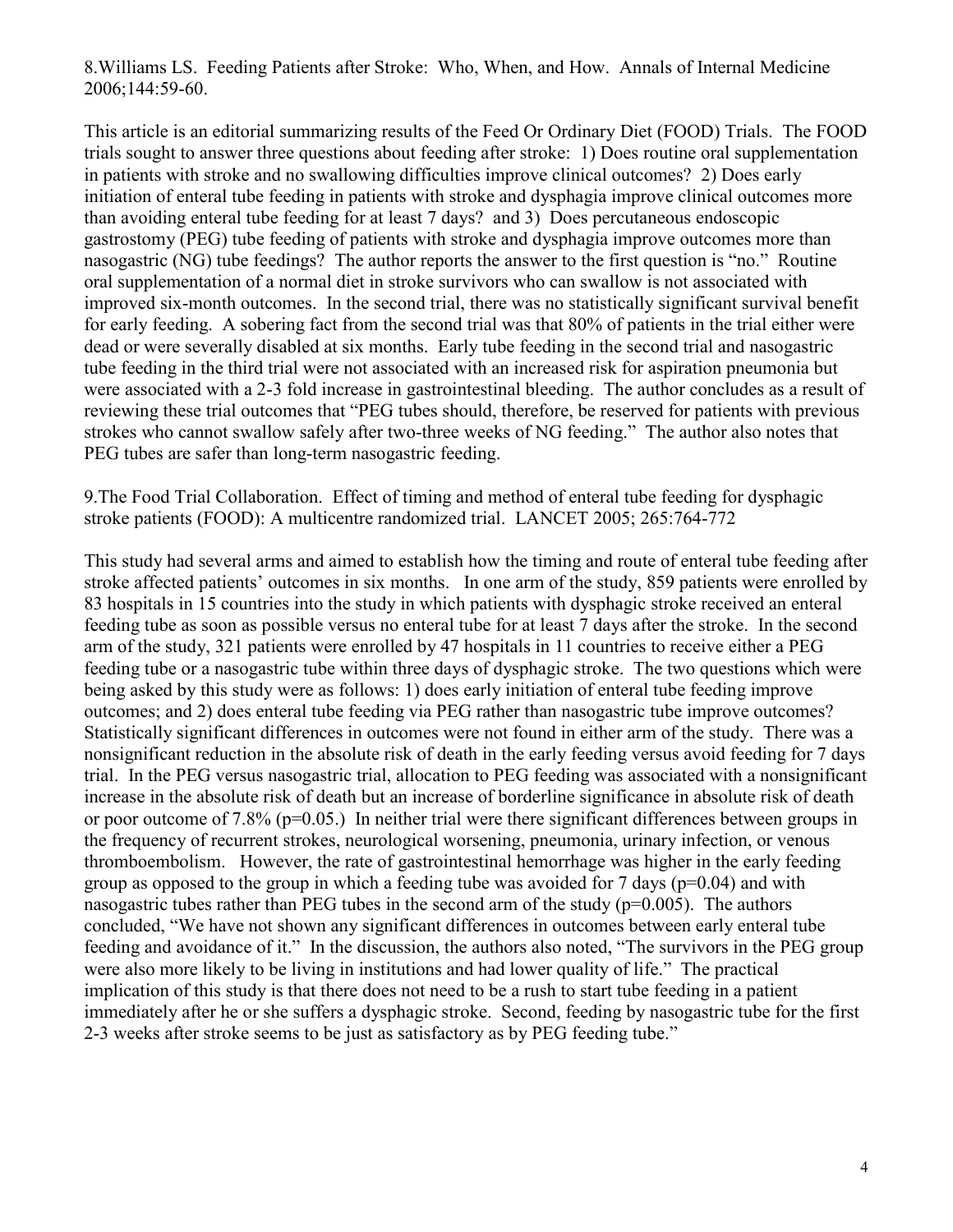10.Naik AD, Abraham NS, Roch VML, Concato J. Predicting which patients can resume oral nutrition after percutaneous endoscopic gastrostomy tube placement. Aliment Pharmacol Ther 2005; 21:1155- 1161

The authors conducted a single-site observational study between December 1999 and April 2001 of all patients scheduled for percutaneous endoscopic gastrostomy (PEG) feeding tube placement. They enrolled 75 patients. The study sought to determine which clinical characteristics predict which patients will be able to resume normal oral feeding with removal of the PEG tube. In multivariable analysis, the authors found that age less than 65 years and a diagnosis of localized head and neck cancer predicted resumption of oral nutrition. The authors note that with prolonged PEG tube use, the following complications occur: aspiration pneumonia, gastric bleeding, need for physical restraints, and tube dysfunction and dislodgement that may require physical intervention as often as every 30 days. The mean age of the participants in this study was 64.7 years. Twenty-seven percent attainted the outcome of resuming oral nutrition with PEG tube removal. The average time to tube removal was 147 days. Thirty-seven percent of patients died within 4 months of PEG placement. Twenty-one patients (28%) were still receiving PEG tube feedings at the conclusion of the study which had a median follow up of 13 months. In their discussion, the authors noted that several longitudinal studies have found that 20- 25% of patients are capable of resuming normal oral feeding after PEG tube placement. The authors concluded, "This paper addresses an important area of decision-making regarding gastrostomy tube placement; and, if these findings can be replicated, suggests that perhaps doctors should explicitly differentiate patients for whom PEG is a bridge to normal oral nutrition versus those requiring prolonged tube feeding. For this purpose, we demonstrated that few older patients with neurodegenerative diseases, strokes, or extensive malignancies at the time of PEG tube placement are likely to attain the clinical goal of resuming oral nutrition with consequent feeding tube removal. These patients and their family members should be counseled about the significant treatment burdens and risks that are associated with prolonged tube feeding. Further studies with a diversity of patients and additional candidate variables are needed to confirm and extend our results."

11.Ickenstein GW, Stein J, Ambrosi D, Goldstein R, Horn M, Bogdahn U. Predictors of survival after severe dysphagic stroke. J Neurol 2005; 252:1510-1516

The aim of the study was to quantify the recovery of swallowing function and to identify variables predictive of survival after dysphagic stroke requiring feeding tube placement. In this study, 11.6% of stroke patients admitted during the 3 year study period had severe dysphagic stroke with feeding tube placement. Follow-up was available for 66 of these patients. After mean follow-up of 2 years, 42 were still alive (64%) and 24 had died (36%). Of the 42 who were alive, the feeding tube had been able to be removed in 19. On logistic regression analysis, the absence of aspiration on videofluoroscopic swallowing study and feeding tube removal by time of discharge from the neurorehabilitation hospital (average stay in the rehab hospital was 57 days) were independent predictors of survival at the time of follow-up after severe dysphagic stroke. The authors conclude, "We found that this subpopulation of stroke survivors (severe dysphagic stroke) has a high mortality rate, and that survival in this population is predicted by measures which reflect the severity of dysphagia. This study shows that only 30% of patients with severe dysphagic stroke were able to have their feeding tubes removed. This information may be helpful to patients and families."

12.Casarett D, Capo J, Caplan A. Appropriate use of artificial nutrition and hydration – Fundamental principles and recommendations. N Engl J Med 2005;353:2607-2612.

This article is a Sounding Board that appeared in the New England Journal of Medicine on December 15, 2005. It describes what was thought to be the general medical, ethical, and legal consensus with regard to the use of artificial nutrition and hydration that was challenged in the aftermath of the Terri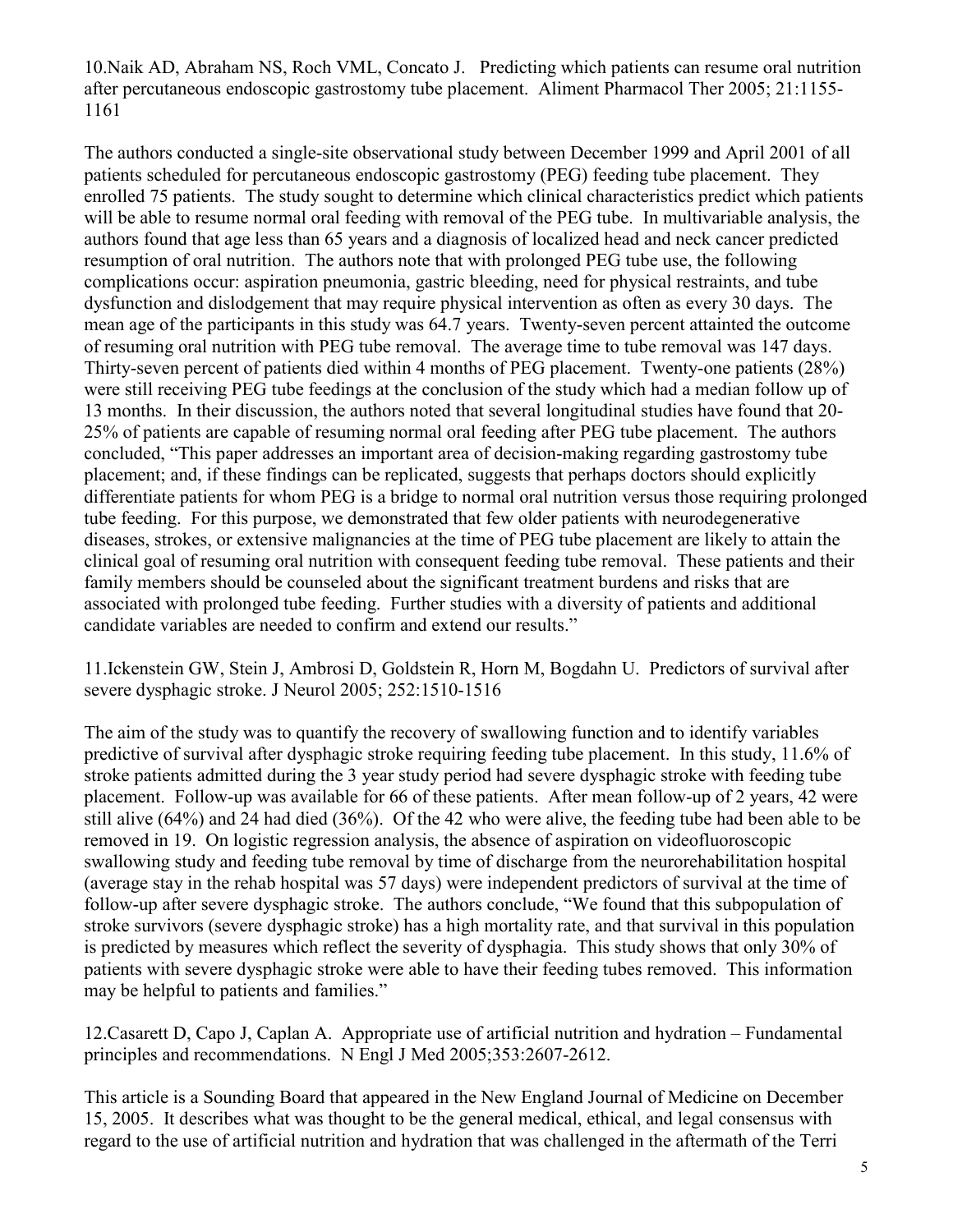Schiavo case. It also notes that financial incentives and regulatory concerns have encouraged the use of artificial nutrition and hydration in a manner that may be inconsistent with medical evidence and the preferences of patients and their families. The article cites literature demonstrating that artificial nutrition and hydration may improve survival for patients who are in a permanent vegetative state; these patients may live for more than 10 years, but without it, the patients usually die within several weeks. The authors also note that parenteral artificial nutrition and hydration can prolong the lives of patients with extreme short-bowel syndrome, and tube feeding can improve the survival and quality of life of patients with bulbar amyotrophic lateral sclerosis. Artificial nutrition and hydration may improve the survival of patients in the acute phase of stroke or head injury and among patients receiving short-term critical care. It may also improve the nutritional status of patients with advanced cancer who are undergoing intensive radiation therapy. There is less evidence for the benefit of artificial nutrition and hydration for patients receiving chemotherapy for cancer. The authors note that "the bulk of available evidence suggests that artificial nutrition/hydration does not improve the survival rate among patients with dementia." The authors propose five recommendations to help ensure that patients and their families retain the right to make decisions about artificial nutrition and hydration. 1) Because of the inadequacy in the typical informed-consent process of discussion about artificial nutrition/hydration, all clinicians need to be better able to talk to patients and families about this issue. 2) Decision-making about artificial nutrition and hydration in nursing homes should be shielded from financial and regulatory pressures. Nursing homes should not be reimbursed at a higher rate for residents who are receiving artificial nutrition and hydration than those who are not. Publicly reported data on nursing homes which includes data about residents that lose weight should not include data for residents whose weight loss is the result of a choice to forgo artificial nutrition or hydration. 3) State laws should allow the same standard of evidence of a patient's preferences for decisions about artificial nutrition and hydration as they do for other decisions. These laws should allow families to make reasoned and caring decisions on the patient's behalf based on knowledge of the patient's values and preferences. 4) Attorneys, physicians, and other healthcare providers should encourage and help patients to complete advance directives and to include preferences about artificial nutrition and hydration in those advance directives. 5) Healthcare facilities should ensure that preferences are respected in all healthcare settings. The authors specifically recommend that nursing homes and hospitals should develop effective documentation strategies such as the Physician's Orders for Scope of Treatment (POST) form which ensures that a patient's preferences are clearly documented and readily available to guide the patient's care as the patient is transferred from one healthcare setting to another.

13. Palecek EJ, Teno JM, Casarett DJ, Hanson LC, Rhodes RL, Mitchell SL. Comfort feeding only: a proposal to bring clarity to decision-making regarding difficulty with eating for persons with advanced dementia. *J Am Geriatr Soc* 2010; 58:580-584.

The authors, a nationally respected panel of geriatricians, note that reduced oral intake is expected in advanced dementia not only due to eating problems, but also as a result of the physiological consequences of the disease. They cite a recent Cochrane systematic review of the medical literature which concluded that the use of feeding tubes, when compared with attempts at hand feeding, does not prolong survival for patients with advanced dementia. The research also shows that tube feeding does not prevent weight loss and malnutrition, heal pressure ulcers, or reduce the incidence of aspiration pneumonia. They observe that percutaneous endoscopic gastrostomy tubes (PEG tubes) are associated with numerous adverse effects with a complication rate of between 32 and 70%. Patients with dementia often require physical restraints or pharmacologic sedation to keep a PEG tube in place, and patients fed via PEG tubes are deprived of the pleasure of eating and the human interactions that hand feeding offers. The authors conclude that PEG feeding tube placement has no proven benefit for patients with advanced dementia. Despite the lack of evidence to support the use of PEG tubes, studies have shown up to a 10 fold difference in states in the prevalence of PEG tubes in patients with advanced dementia, suggesting that factors external to a patient's disease affect feeding tube decisions. They observed that when a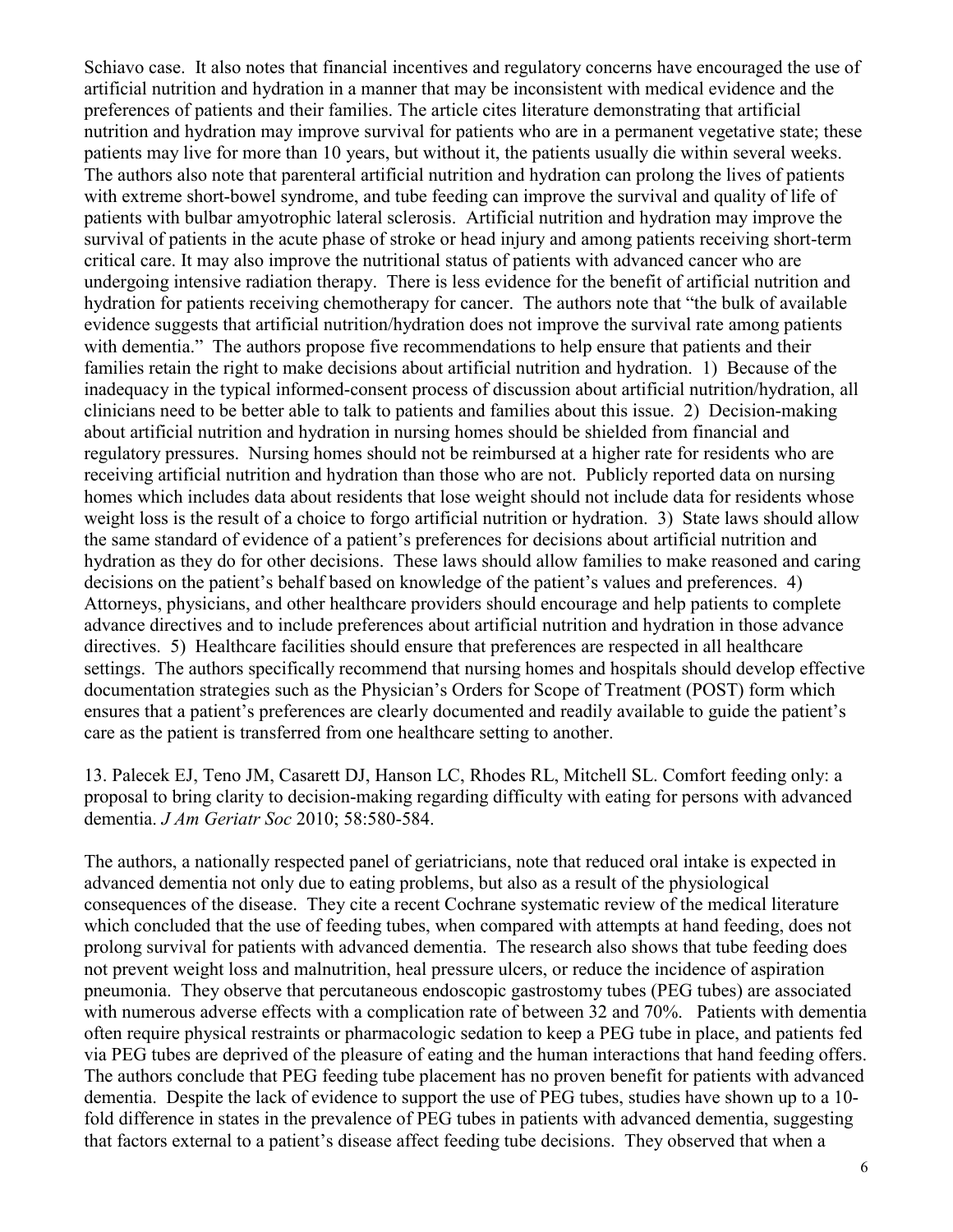decision is made not to insert a PEG tube, often an order for "no artificial hydration and nutrition" and another order that says "do not tube feed" are issued. These orders are often interpreted as "no care" rather than focusing on what would be done through careful hand feeding to promote comfort and respect the wishes of the patient. The authors suggest a new order, "comfort feeding only," with the goal of providing new language to reframe discussions and manage eating problems in patients with dementia. The authors state that there are two meanings to this order: first, comfort refers to the stopping point in feeding, emphasizing that the patient will be fed so long as it is not distressing; and second, comfort refers to the goal of the feeding. This order entails attempts to feed the patient regularly with cessation of oral feeding when the patient begins to show signs of distress such a choking or coughing. They hope that the language change will be useful not just to surrogate decision-makers but also to nursing homes and surveyors and anticipate that nursing homes will feel more comfortable in not putting in a feeding tube because surveyors can view hand feeding as a legitimate expression of the patient's wishes.

14.Teno JM, Mitchell SL, Gozalo PL, Dosa D, Hsu A, Intrator O, Mor V. Hospital characteristics associated with feeding tube placement in nursing home residents with advanced cognitive impairment. JAMA 2010; 301:544-550.

This article was published as original research in JAMA February 10, 2010. The authors noted that two widely cited evidence-based literature reviews conclude that the use of feeding tubes in patients with advanced dementia does not improve survival, prevent aspiration pneumonia, heal or prevent decubitus ulcers, or improve other clinical outcomes. Nevertheless, a report from 2003 indicated that more than one third of nursing home residents with advanced dementia had feeding tubes inserted and used. The purpose of this study was to identify the characteristics of United States hospitals associated with higher rates of feeding tube insertion in nursing home residents with advanced dementia. The mean rate of feeding tube insertions per 100 admissions was 7.9 in 2000 and decreased to 6.2 in 2007. Statistically significant higher feeding tube insertion rates were associated with the following hospital characteristics: for-profit ownership; larger size (greater than 310 beds versus less than 101 beds); and greater intensive care use in the last six months of life for patients with underlying serious chronic illness. The authors observed that the results are the first to their knowledge to document the national variation in rates of feeding tube insertions among acute care hospitals. As they note, "Feeding tube insertion with persons with advanced cognitive impairment demonstrates the disconnect with existing evidence of their effectiveness." They call for multifaceted educational interventions to ensure that the insertion of feeding tubes in patients with advanced dementia during acute care hospitalizations is consistent with patient preferences after a thorough informed consent discussion of the risks versus benefits of feeding tube insertion in this patient population. They also recommend future research to better understand why this large variation in feeding tube insertion occurs among hospitals.

15. Kuo S, *et al*. Natural History of Feeding-Tube Use in Nursing Home Residents with Advanced Dementia. JAMDA 2009; 10(4):264-270.

This article examined the natural history of feeding tube insertion and use in a national sample of nursing home residents with advanced cognitive impairment. It used the 2000 Minimum Data Set and combined it with Medicare Claims Data from 2000-2002. To be included in this study, nursing home residents had to be at least 66 years of age or older with advanced dementia defined by a cognitive performance score of at least four. The cognitive performance score is a validated scale constructed from five MDS variables that divide cognitive function into seven categories ranging from intact (0) to moderately severe impairment (4) to severe impairment (5), and very severe impairment with eating problems (6).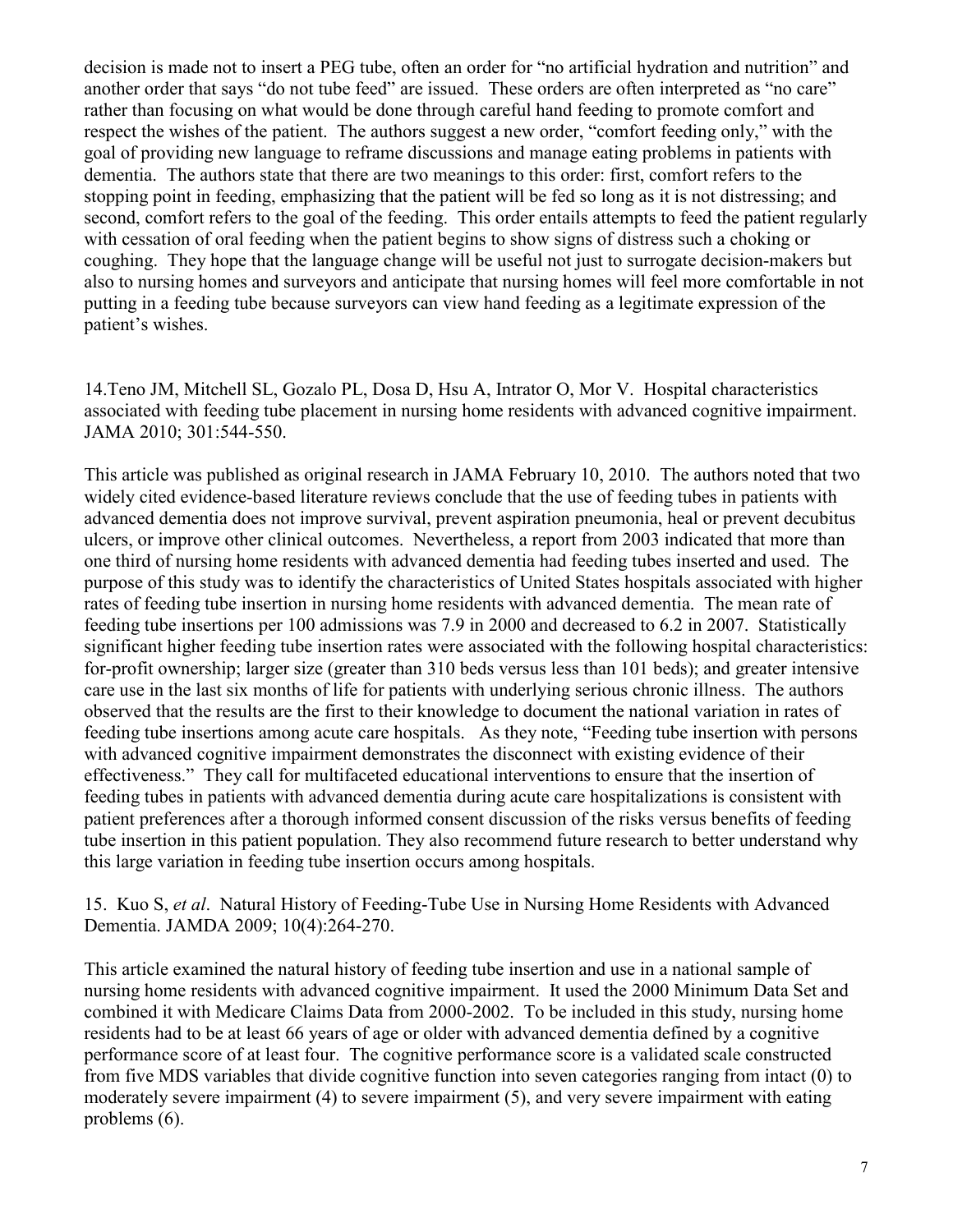The overall incidence of feeding tube insertions was 53.6 per 1,000 elderly nursing home residents with advanced dementia. Rates per 1,000 varied widely from a low of 2.1 in Utah to a high of 108.3 in Mississippi. West Virginia was one of the nine highest states with feeding insertion rates. Two-thirds of all feeding tubes were inserted during an acute care hospitalization. Severely demented nursing home residents who had a feeding tube inserted had an overall one year mortality of 64.1% with a median survival of only 56 days after feeding tube insertion. Patients who had a feeding tube inserted were significantly less likely to have a do not resuscitate order, a do not hospitalize order, a living will, and a medical power of attorney. They were also significantly less likely to be enrolled in hospice. The authors conclude, "These results of high health care use with shortened survival suggests the need for improved decision making regarding feeding tube insertion for nursing home residents with advanced cognitive impairment."

16. Teno JM, *et al.* Decision-making and outcomes of feeding tube insertion: A five-state study. *JAGS*  2011;59:881-886.

A mortality follow-back survey was used in which researchers interviewed the next-of-kin listed as the contact on the death certificate of a patient who died from dementia. The researchers interviewed family members who knew the decedent best and who were or who would have been involved in medical decision making for the decedent. In a final study cohort representing 9,652 deaths from dementia in five states, only 10.8% of patients had a feeding tube inserted. The process of shared decision making fell far short of the norm in the decision-making to insert the feeding tube. For those patients who had a feeding tube inserted, the majority of family members reported that there was either less than fifteen minutes or no discussion with regard to the feeding tube insertion. Only half the time were the risks of placing a feeding tube discussed and in only 23% of cases was the option of careful hand feeding by mouth presented. Feeding tubes were much more likely to be inserted into patients if the physician strongly favored the feeding tube insertion (38.2% for patients who had a feeding tube inserted versus 1.4% for those who did not). In the five-state study, patients were more than ten times more likely to have had a feeding tube inserted if they lived in Texas than if they lived in Massachusetts or Minnesota. In only a third of cases did the family report that the feeding tube improved the patient's quality of life while in more cases (39.8%) the family reported that the patient was bothered by the feeding tube. Patients with feeding tubes were physically or chemically restrained in 34.9% of the cases to prevent them from pulling it out. The results of this study suggest that there are important opportunities to improve the decision-making process for feeding tube insertion in patients with dementia.

17. [Teno JM,](http://www.ncbi.nlm.nih.gov/pubmed?term=Teno%20JM%5BAuthor%5D&cauthor=true&cauthor_uid=22782196) [Gozalo P,](http://www.ncbi.nlm.nih.gov/pubmed?term=Gozalo%20P%5BAuthor%5D&cauthor=true&cauthor_uid=22782196) [Mitchell SL,](http://www.ncbi.nlm.nih.gov/pubmed?term=Mitchell%20SL%5BAuthor%5D&cauthor=true&cauthor_uid=22782196) [Kuo S,](http://www.ncbi.nlm.nih.gov/pubmed?term=Kuo%20S%5BAuthor%5D&cauthor=true&cauthor_uid=22782196) [Fulton AT,](http://www.ncbi.nlm.nih.gov/pubmed?term=Fulton%20AT%5BAuthor%5D&cauthor=true&cauthor_uid=22782196) [Mor V.](http://www.ncbi.nlm.nih.gov/pubmed?term=Mor%20V%5BAuthor%5D&cauthor=true&cauthor_uid=22782196) Feeding tubes and the prevention or healing of pressure ulcers. [Arch Intern Med.](http://www.ncbi.nlm.nih.gov/pubmed/22782196) 2012 May 14;172(9):697-701.

The evidence regarding the use of feeding tubes in persons with advanced dementia to prevent or heal pressure ulcers is conflicting. Using national data, we set out to determine whether percutaneous endoscopic gastrostomy (PEG) tubes prevent or help heal pressure ulcers in nursing home (NH) residents with advanced cognitive impairment (ACI). A propensity-matched cohort study of NH residents with ACI and recent need for assistance in eating was conducted by matching each NH resident who had a feeding tube inserted during a hospitalization to 3 without a PEG tube inserted. Using the Minimum Data Set (MDS), we examined 2 outcomes: first, whether residents without a pressure ulcer developed a stage 2 or higher pressure ulcer  $(n = 1124$  with PEG insertion); and second, whether NH residents with a pressure ulcer  $(n = 461)$  experienced improvement of the pressure ulcer by their first posthospitalization MDS assessment (mean [SD] time between evaluations, 24.6 [32.7] days). Matched residents with and without a PEG insertion showed comparable sociodemographic characteristic, rates of feeding tube risk factors, and mortality. Adjusted for risk factors, hospitalized NH residents receiving a PEG tube were 2.27 times more likely to develop a new pressure ulcer (95% CI, 1.95-2.65). Conversely, those with a pressure ulcer were less likely to have the ulcer heal when they had